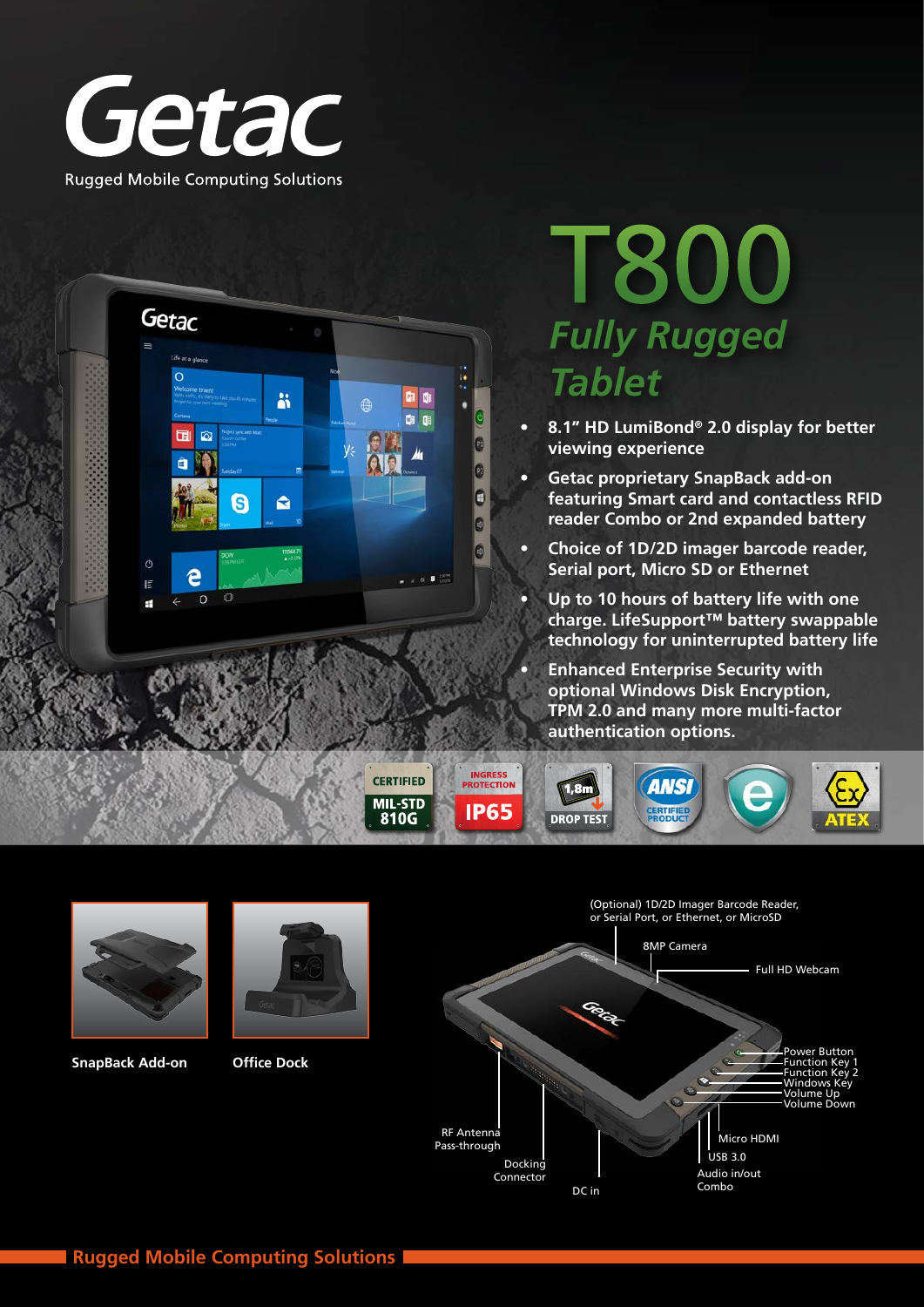

# **T800** Tablet

Built for today's mobile workforce, the new T800 fully rugged tablet features an 8.1" HD LumiBond® 2.0 display for better viewing experience, quad-core Intel processor technology, the latest wireless technology, runs

Windows 10 Pro and has unique SnapBack add-ons. We designed the T800 to be the perfect combination of a compact rugged tablet without sacrificing screen size.

#### Customised Off-The-Shelf

The fact that we own our design and manufacturing process means that Getac can customise units to almost any configuration if the customer requires but we have two standard configurations of the T800 that should meet the majority of end users needs.

#### **T800 BASIC MODEL** (See back page for spec)

#### For the facility based mobile worker

The standard basic model of the T800 is designed for the mobile worker who needs the full day battery-life, full-office functionality and rugged credentials of the T800 but, perhaps being based at a single facility, does not require 4G connection or navigation assistance.

With a range of hardware module upgrades available as well as industry leading warranty, service and support options, this can be a complete mobile computing solution.

#### **T800 PREMIUM MODEL** (See back page for spec)

#### For the on-the-road mobile worker

The standard premium model of the T800 is designed for the mobile worker who needs the full range of connectivity options. With dedicated GPS, 4G/LTE, Bluetooth® and tri-pass-through dock connection, this is the choice of workers who need to be connected wherever they are. Getac's own innovative antenna technology and the ability to connect to a vehicles hi-gain antenna ensure a maximum of signal strength and a minimum of coverage dropouts.

#### **Forklift Mounting**

| <b>SKU / Part Number</b> | <b>Short Description</b>                                                              |
|--------------------------|---------------------------------------------------------------------------------------|
| GDVAG3                   | Gamber Johnson Universal Mounting Option, Secondary Clam Shell                        |
| GDVAG4                   | Gamber Johnson Universal Mounting Option, Dual Clam Shell with 3" Arm and small plate |
| GDVAG5                   | <b>Gamber Johnson Keyboard Mount</b>                                                  |
| GDVAG6                   | Gamber Johnson Barcode Scanner Mount                                                  |
| 592GUK000026             | Havis Overhead Forklift Mount System                                                  |

#### **Docking Stations\*\***

| <b>SKU / Part</b><br><b>Number</b> | <b>Short Description</b>                                                        | Antenna                                                                    | <b>Specifications</b><br>$(H \times W \times D \text{ mm})$ | <b>USB</b><br>2.0 | <b>USB</b><br>3.0 | Ext.<br><b>VGA</b> | <b>HDMI</b> | Ether-<br>net | <b>Audio</b><br>UQ | <b>Serial</b> | DC in<br><b>Jack</b> |
|------------------------------------|---------------------------------------------------------------------------------|----------------------------------------------------------------------------|-------------------------------------------------------------|-------------------|-------------------|--------------------|-------------|---------------|--------------------|---------------|----------------------|
| GDVMH4                             | Havis Docking Station with DC<br>only                                           | <b>No</b>                                                                  |                                                             | $\Omega$          | $\Omega$          | $\Omega$           | $\Omega$    | $\Omega$      | $\Omega$           | $\Omega$      |                      |
| GDVWH3                             | Havis Docking Station with DC &<br>Tri Pass Through                             | <b>Triple</b><br>High-Gain<br>206 x 178 x 89<br>Weight 0.73kg<br><b>No</b> |                                                             | $\Omega$          | $\Omega$          | $\mathbf{0}$       | $\Omega$    | $\Omega$      | $\Omega$           |               |                      |
| GDVNH <sub>2</sub>                 | Havis Docking Station with<br>Replication                                       |                                                                            |                                                             | $\Omega$          | $\overline{2}$    | $\mathbf{0}$       | $\Omega$    |               | $\Omega$           |               |                      |
| GDVPH <sub>2</sub>                 | Havis Docking Station with<br><b>Replication &amp; Tri Pass Through</b>         | <b>Triple</b><br>High-Gain                                                 |                                                             |                   | $\overline{2}$    | $\Omega$           | $\Omega$    |               | $\Omega$           |               |                      |
| GDVNG4                             | <b>Gamber Johnson Docking Station</b><br>with Replication                       | <b>No</b>                                                                  |                                                             | $\Omega$          | $\overline{2}$    | $\Omega$           | $\Omega$    |               | $\Omega$           |               |                      |
| GDVPG4                             | <b>Gamber Johnson Docking Station</b><br>with Replication & Tri Pass<br>Through | Triple RF<br>Pass-<br>through<br>(SMA)                                     | 242 x 214 x 89<br>Weight 1.09kg                             |                   | $\overline{2}$    | $\Omega$           | $\Omega$    |               | $\Omega$           |               |                      |
| <b>GDOFKA</b>                      | Getac Office dock with AC adapter                                               | <b>No</b>                                                                  | 193 x 216 x 89<br>Weight 0.95kg                             | 3                 |                   |                    |             |               | Each               |               |                      |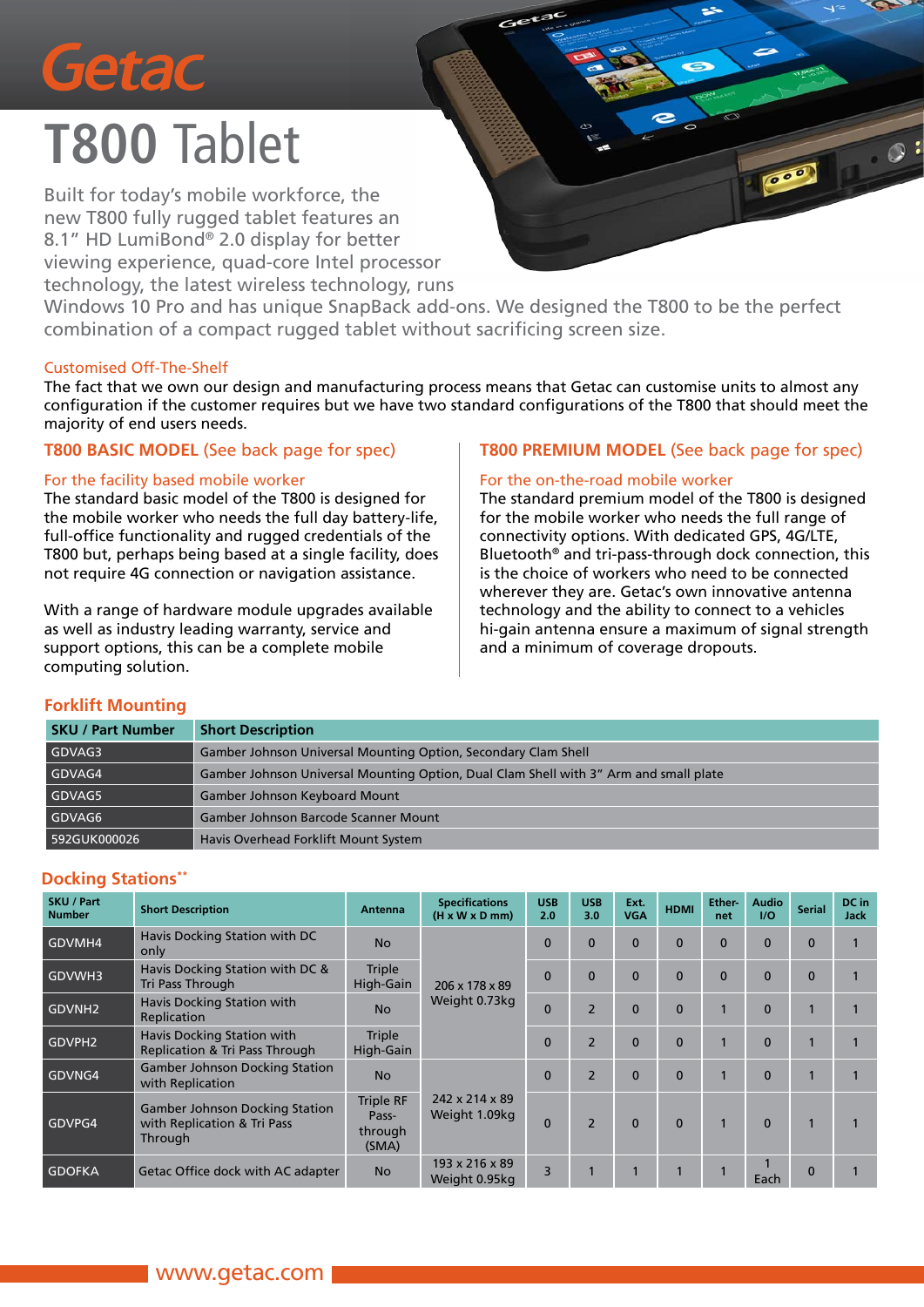### **ACCESSORIES**

**Alling O** 

#### **Power Accessories**

| <b>SKU / Part Number</b> | <b>Short Description</b>                                  |
|--------------------------|-----------------------------------------------------------|
| GAA6K1                   | AC Adapter with Power Cord (spare)                        |
| GAD2X1                   | Getac 11-16V, 22-32V DC Vehicle Adapter                   |
| GBM4X1                   | Main Battery 4-Cell 4200mAh                               |
| GCMCK5                   | External Dual Bay Main Battery Charger                    |
| GCECK1                   | Multi-Bay Battery Charger - charges upto 8 batteries      |
| GAD3L1                   | Lind 12-16Vdc input Power Adapter                         |
| GAD4L1                   | Lind 12-32Vdc input Power Adapter                         |
| 592GUK000030             | Lind AC/DC Adapter                                        |
| 592GUK000016             | Lind 12-32Vdc input -- Isolated DC/DC Adapter - forklift  |
| 592GUK000017             | Lind 20-60Vdc input -- Isolated DC/DC Adapter - forklift  |
| 592GUK000018             | Lind 70-110Vdc input -- Isolated DC/DC Adapter - forklift |





Battery Charger

#### **General Accessories & Carrying Solutions**

| <b>SKU / Part Number</b> | <b>Short Description</b>                          |                             |
|--------------------------|---------------------------------------------------|-----------------------------|
| GORSX1                   | SnapBack - Smartcard and RFID Reader              |                             |
| GBS4X1                   | SnapBack - Expanded Battery 4-Cell 2100mAh (T800) |                             |
| GOMSX1                   | SnapBack - Smartcard and MSR Reader               |                             |
| GMPSX4                   | Capacitive Stylus & Tether                        |                             |
| GMPDX2                   | Digitizer Pen & Tether                            | <b>SnapBack Accessories</b> |
| GMPFX8                   | <b>Protection Film</b>                            |                             |
| GMBCX3                   | Carry bag                                         |                             |
| GMS2X2                   | Shoulder strap (2 point shoulder strap)           |                             |
| GMHSX4                   | Hand strap                                        |                             |
| GMRSX1                   | Wrist strap                                       | Getac                       |

#### **Passive Cradles\***

| <b>SKU / Part</b><br><b>Number</b> | <b>Short Description</b>                                                                       | <b>Antenna</b>      | <b>Specifications</b><br>$(H \times W \times D \text{ mm})$ |  |
|------------------------------------|------------------------------------------------------------------------------------------------|---------------------|-------------------------------------------------------------|--|
| GDVAP1                             | Passive Holder with Spring Stud Block (AMPS)                                                   | <b>No</b>           |                                                             |  |
| GDVAP2                             | Passive Holder with Spring Stud Block for Cable Plug Attachment<br>& tilt swivel (AMPS)        | <b>No</b>           |                                                             |  |
| GDVAP3                             | Passive Holder with Key Locking & Tilt Swivel (AMPS)                                           | <b>No</b>           |                                                             |  |
| GDVAP4                             | Passive Holder with Spring Stud Block & Tilt Swivel for Cable Plug<br><b>Attachment (AMPS)</b> | <b>No</b>           |                                                             |  |
| GDVWH1                             | Havis Passive Docking Station with Tri Pass Through only                                       | Triple<br>High-Gain | 206 x 178 x 89                                              |  |
| GDVMH3                             | <b>Havis Passive Docking Station</b>                                                           | <b>No</b>           | Weight 0.73kg                                               |  |
| GDVMG3                             | <b>Gamber Johnson Docking Station</b>                                                          | <b>No</b>           | 242 x 214 x 89<br>Weight 1.09kg                             |  |





Havis Vehicle Docks Gamber Johnson Vehicle Dock Vehicle Cradles Office Dock





All specifications and descriptions are subject to change. Please confirm full description and specification when placing orders.

- 
- \* All cradles are supplied without power supplies All Docking Stations are supplied without power supplies



Carry Bags



Straps